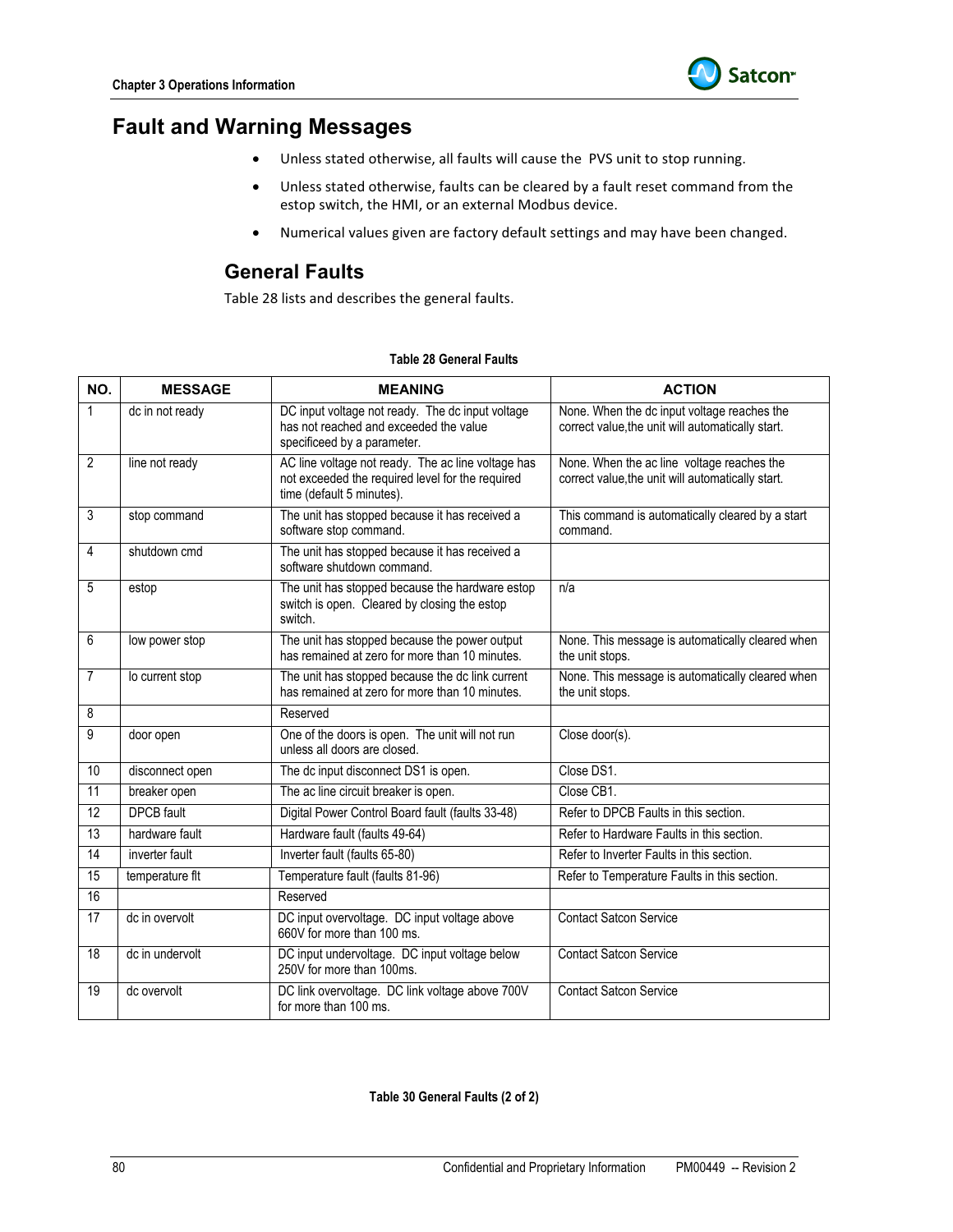

| 20 | dc undervolt    | DC link undervoltage. DC link voltage below 250V<br>for more than 1 second.                                                                                                    | <b>Contact Satcon Service</b>                                                                  |
|----|-----------------|--------------------------------------------------------------------------------------------------------------------------------------------------------------------------------|------------------------------------------------------------------------------------------------|
| 21 | dc ground fault | DC ground overcurrent detected by ground<br>impedance monitoring device.                                                                                                       | <b>Contact Satcon Service</b>                                                                  |
| 22 | In overvit slow | Line overvoltage slow. Line voltage above 120% of<br>rated for more than 1 second.                                                                                             | None. This fault is automatically cleared when the<br>line voltage drops below the trip level. |
| 23 | In overvit fast | Line overvoltage fast. Line voltage above 110 % of<br>rated for more than 0.16 second. Automatically<br>cleared when the line voltage drops below the trip<br>level.           | None. This fault is automatically cleared when the<br>line voltage drops below the trip level. |
| 24 | In undrvlt slow | Line undervoltage slow. Line voltage below 88% of<br>rated for more than 1 second. Automatically<br>cleared when the line voltage rises above the trip<br>level.               | None. This fault is automatically cleared when the<br>line voltage rises above the trip level. |
| 25 | In undrvlt fast | Line undervoltage fast. Line voltage below 50% of<br>rated for more than 0.16 second. Automatically<br>cleared when the line voltage rises above the trip<br>level.            | None. This fault is automatically cleared when the<br>line voltage rises above the trip level. |
| 26 | volt unbalance  | Line voltage unbalance (IEC unbalance)                                                                                                                                         | <b>Contact Satcon Service</b>                                                                  |
| 27 | line over freq  | Line over frequency. Line frequency more than 0.5<br>Hz above rated for more than 0.16 second.<br>Automatically cleared when the frequency drops<br>below the trip level.      | None. This fault is automatically cleared when the<br>frequency drops below the trip level.    |
| 28 | under freq slow | Line under frequency slow. Line frequency more<br>than 0.7 Hz below rated for more than 0.16 second.<br>Automatically cleared when the frequency rises<br>above the trip level | None. This fault is automatically cleared when the<br>frequency rises above the trip level.    |
| 29 | under freq fast | Line under frequency fast. Line frequency more<br>than 3.0 Hz below rated. Automatically cleared<br>when the frequency rises above the trip level.                             | None. This fault is automatically cleared when the<br>frequency rises above the trip level.    |
| 30 |                 | Not used                                                                                                                                                                       |                                                                                                |
| 31 |                 | Reserved                                                                                                                                                                       |                                                                                                |
| 32 |                 | Reserved                                                                                                                                                                       |                                                                                                |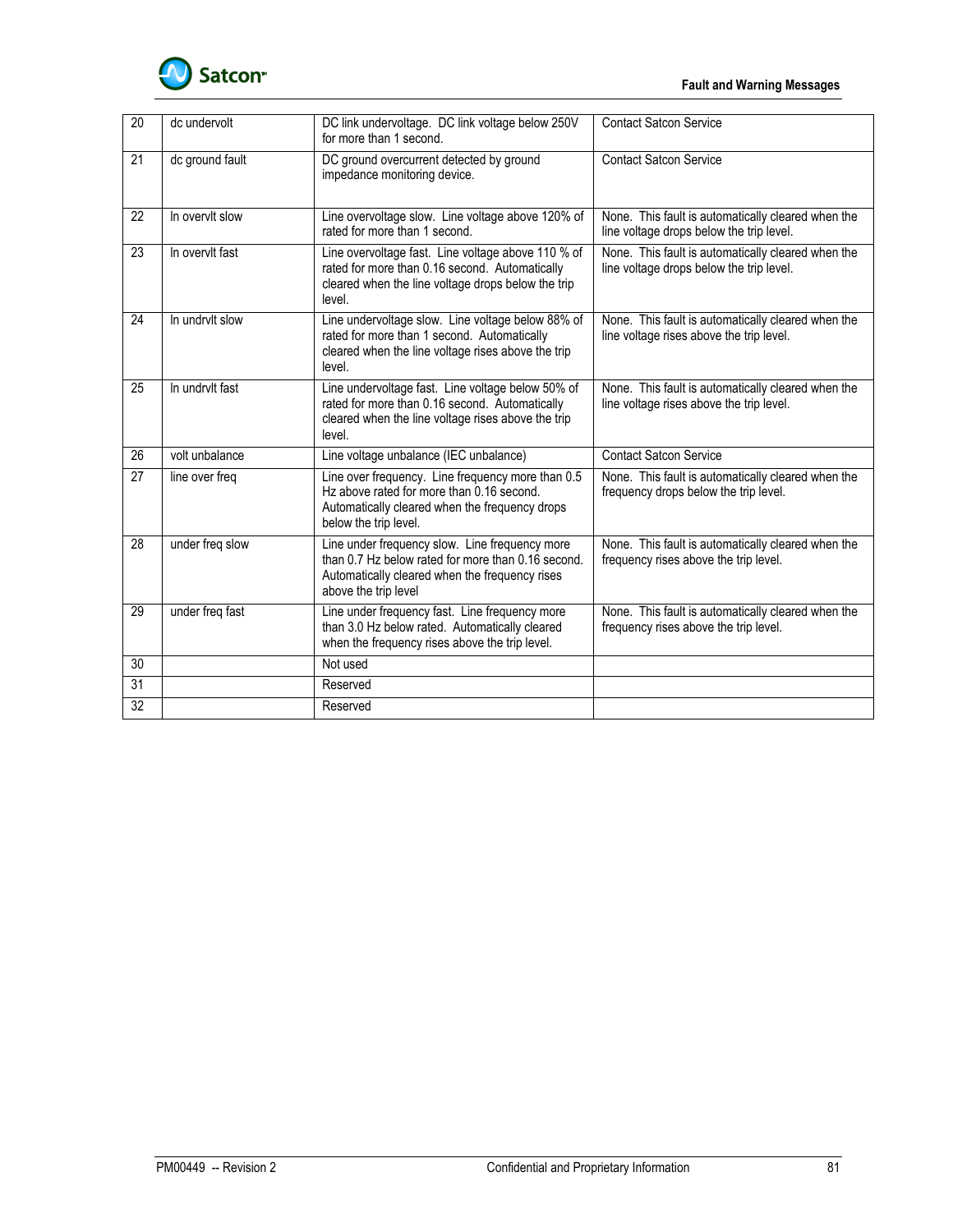

# **DPCB Faults**

Table 29 lists and describes the Digital Processing Circuit Board (DPCB) faults.

#### **Table 29 DPCB Faults**

| NO. | <b>MESSAGE</b>      | <b>MEANING</b>                                                                                                                                                                               | <b>ACTION</b>                                      |
|-----|---------------------|----------------------------------------------------------------------------------------------------------------------------------------------------------------------------------------------|----------------------------------------------------|
| 33  | program chksum      | Program checksum error. .                                                                                                                                                                    | If fault cannot be cleared contact Satcon Service. |
| 34  | FPGA version        | FPGA version not compatible with firmware.                                                                                                                                                   | If fault cannot be cleared contact Satcon Service. |
| 35  | data copy 1         | Checksum error for saved data copy 1. Saved<br>data includes fault log and energy production data.                                                                                           | Contact Satcon Service                             |
| 36  | data copy 2         | Checksum error for saved data copy 2                                                                                                                                                         | <b>Contact Satcon Service</b>                      |
| 37  | param A copy 1      | Checksum error for parameter set A copy 1                                                                                                                                                    | <b>Contact Satcon Service</b>                      |
| 38  | param A copy 2      | Checksum error for parameter set A copy 2                                                                                                                                                    | <b>Contact Satcon Service</b>                      |
| 39  | param B copy 1      | Checksum error for parameter set B copy 1                                                                                                                                                    | <b>Contact Satcon Service</b>                      |
| 40  | param B copy 2      | Checksum error for parameter set B copy 2                                                                                                                                                    | <b>Contact Satcon Service</b>                      |
| 41  | v fdbk scaling      | Voltage feedback scaling error.                                                                                                                                                              | <b>Contact Satcon Service.</b>                     |
| 42  | i fdbk scaling      | Current feedback scaling error. Check and adjust<br>current feedback ratio and burden parameters.<br>Save parameters and cycle control power.                                                | <b>Contact Satcon Service.</b>                     |
| 43  | <i>i</i> difference | Difference between inverter input and output<br>current feedback is too large. Check and adjust<br>current feedback ratio and burden parameters.<br>Save parameters and cycle control power. | <b>Contact Satcon Service.</b>                     |
| 44  | ratings change      | A ratings parameter has been changed. Internal<br>scaling parameters must be recalculated. Save<br>parameters and cycle control power.                                                       | <b>Contact Satcon Service.</b>                     |
| 45  | stack fault         | DSP stack overflow. If fault cannot be cleared<br>replace DPCB board.                                                                                                                        | If fault cannot be cleared contact Satcon Service. |
| 46  | adc fault           | Analog to digital converter fault. If fault cannot be<br>cleared replace DPCB board.                                                                                                         | If fault cannot be cleared contact Satcon Service. |
| 47  | <b>NVRAM</b> fault  | Non-volatile memory fault. If fault cannot be<br>cleared replace DPCB board.                                                                                                                 | If fault cannot be cleared contact Satcon Service. |
| 48  | <b>FPGA</b> fault   | FPGA bus interface fault. If fault cannot be cleared<br>replace DPCB board.                                                                                                                  | If fault cannot be cleared contact Satcon Service. |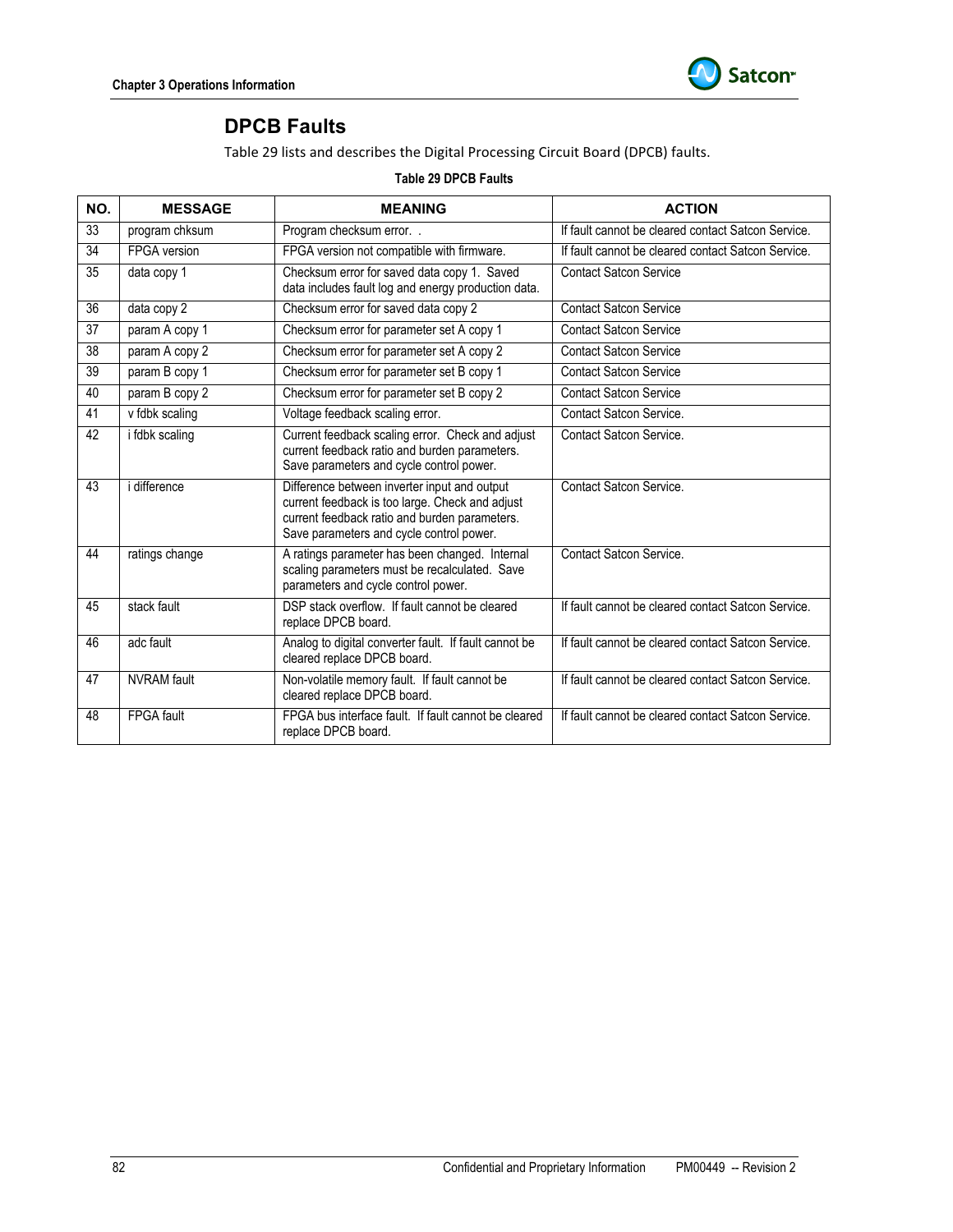

# **Hardware Faults**

Table 30 lists and describes the hardware faults.

| NO. | <b>MESSAGE</b>   | <b>MEANING</b>                                                                          | <b>ACTION</b>                                      |
|-----|------------------|-----------------------------------------------------------------------------------------|----------------------------------------------------|
| 49  | DPCB iso +5V     | DPCB isolated +5V power supply fault. If fault<br>cannot be cleared replace DPCB board. | If fault cannot be cleared contact Satcon Service. |
| 50  | DPCB +5V         | DPCB +5V power supply fault. If fault cannot be<br>cleared replace DPCB board.          | If fault cannot be cleared contact Satcon Service. |
| 51  | DPCB +15V        | DPCB +15V power supply fault. If fault cannot be<br>cleared replace DPCB board.         | If fault cannot be cleared contact Satcon Service. |
| 52  | DPCB-15V         | DPCB -15V power supply fault. If fault cannot be<br>cleared replace DPCB board.         | If fault cannot be cleared contact Satcon Service. |
| 53  | FPGA watchdog    | FPGA watchdog timer fault. If fault cannot be<br>cleared replace DPCB board.            | If fault cannot be cleared contact Satcon Service. |
| 54  | surge suppressor | AC or DC surge suppressor fault                                                         | <b>Contact Satcon Service.</b>                     |
| 55  | inverter fuse 1  | Inverter fuse 1 open                                                                    | <b>Contact Satcon Service</b>                      |
| 56  | inverter fuse 2  | Inverter fuse 2 open                                                                    | <b>Contact Satcon Service</b>                      |
| 57  | inv overtemp 1   | Inverter hardware overtemperature 1                                                     | <b>Contact Satcon Service.</b>                     |
| 58  | inv overtemp 2   | Inverter hardware overtemperature 2                                                     | <b>Contact Satcon Service.</b>                     |
| 59  | xrfmr overtemp   | Isolation transformer overtemperature                                                   | <b>Contact Satcon Service.</b>                     |
| 60  | reactor overtmp  | AC filter reactor overtemperature                                                       | <b>Contact Satcon Service.</b>                     |
| 61  | precharge fault  | Precharge circuit fault                                                                 | <b>Contact Satcon Service.</b>                     |
| 62  | test mode fault  | Test mode fault                                                                         | <b>Contact Satcon Service.</b>                     |
| 63  | open cct test    | Open circuit test mode fault                                                            | Contact Satcon Service.                            |
| 64  | short cct test   | Short circuit test mode fault                                                           | Contact Satcon Service.                            |

#### **Table 30 Hardware Faults**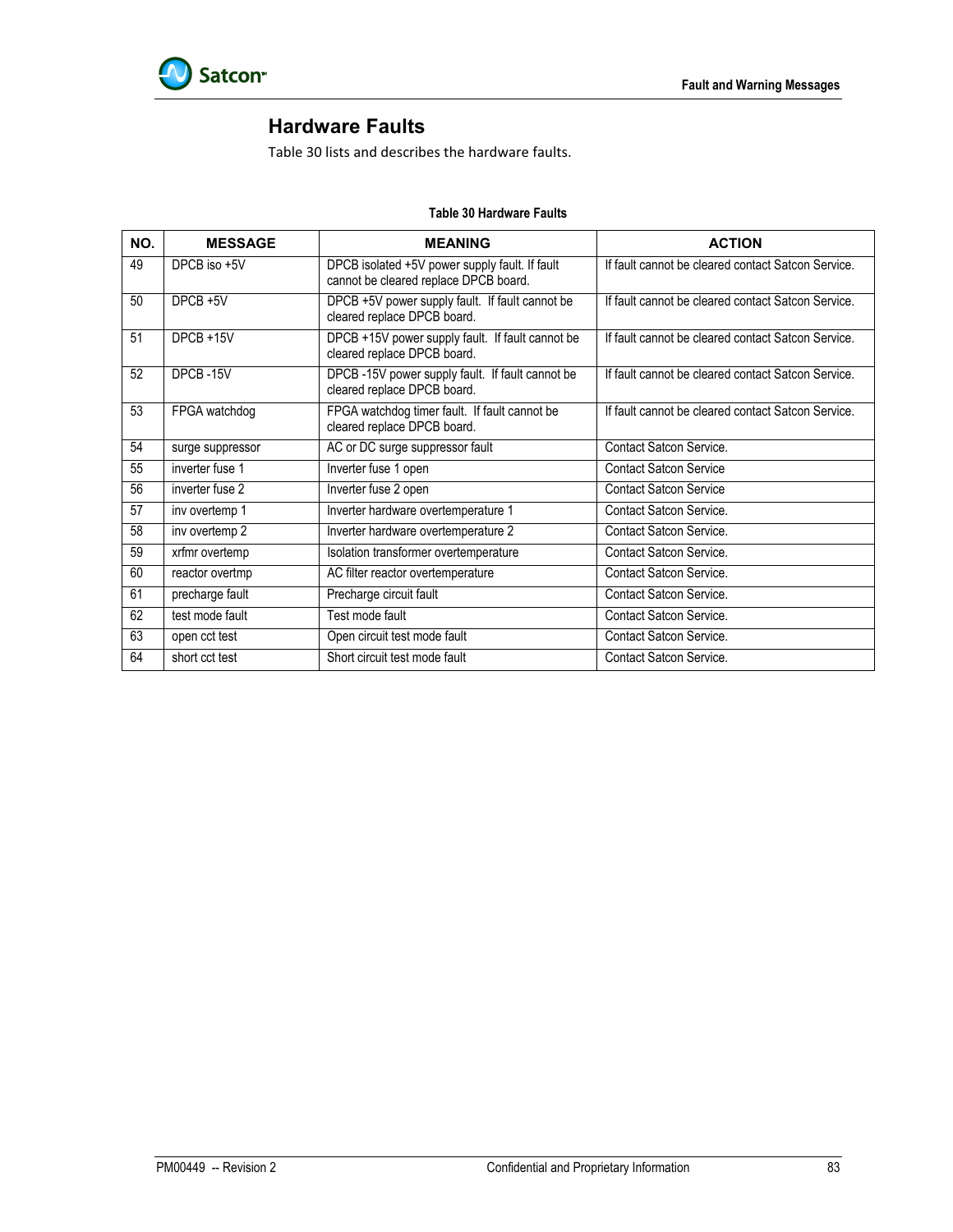

### **Inverter Faults**

Table 31 lists and describes the inverter faults.

#### **Table 31 Inverter Faults**

| NO. | <b>MESSAGE</b>     | <b>MEANING</b>                         | <b>ACTION</b>                  |
|-----|--------------------|----------------------------------------|--------------------------------|
| 65  | gate fdbk A        | Gate feedback fault phase A inverter 1 | <b>Contact Satcon Service.</b> |
| 66  | gate fdbk B        | Gate feedback fault phase B inverter 1 | Contact Satcon Service.        |
| 67  | gate fdbk C        | Gate feedback fault phase C inverter 1 | Contact Satcon Service.        |
| 68  | gate fdbk A2       | Gate feedback fault phase A inverter 2 | Contact Satcon Service.        |
| 69  | gate fdbk B2       | Gate feedback fault phase B inverter 2 | Contact Satcon Service.        |
| 70  | gate fdbk C2       | Gate feedback fault phase C inverter 2 | Contact Satcon Service.        |
| 71  | dc in overcurr     | DC input timed overcurrent             | <b>Contact Satcon Service.</b> |
| 72  | dc in oc inst      | DC input instantaneous overcurrent     | Contact Satcon Service.        |
| 73  | dc uv inst         | DC link instantaneous undervoltage     | <b>Contact Satcon Service.</b> |
| 74  | dc ov inst         | DC link instantaneous overvoltage      | <b>Contact Satcon Service.</b> |
| 75  | inv sw overcur     | Inverter software overcurrent          | <b>Contact Satcon Service.</b> |
| 76  | inv hw oc 1        | Hardware overcurrent inverter 1        | Contact Satcon Service.        |
| 77  | iny hw oc 2        | Hardware overcurrent inverter 2        | Contact Satcon Service.        |
| 78  | line overcurr      | AC line overcurrent                    | Contact Satcon Service.        |
| 79  | <i>i</i> unbalance | AC line current unbalance              | <b>Contact Satcon Service.</b> |
| 80  |                    | Reserved                               |                                |

## **Temperature faults**

Table 32 lists and describes the temperature faults.

### **Table 32 Temperature Faults**

| NO. | <b>MESSAGE</b>  | <b>MEANING</b>                      | <b>ACTION</b>                  |
|-----|-----------------|-------------------------------------|--------------------------------|
| 81  | int air hi temp | Internal air high temperature fault | <b>Contact Satcon Service.</b> |
| 82  | Inv air hi temp | Inverter air high temperature fault | Contact Satcon Service.        |
| 83  | htsnk hi temp 1 | Heatsink 1 high temperature fault   | Contact Satcon Service.        |
| 84  | htsnk hi temp 2 | Heatsink 2 high temperature fault   | <b>Contact Satcon Service.</b> |
| 85  | htsnk hi temp 3 | Heatsink 3 high temperature fault   | <b>Contact Satcon Service.</b> |
| 86  | htsnk hi temp 4 | Heatsink 4 high temperature fault   | <b>Contact Satcon Service.</b> |
| 87  | htsnk hi temp 5 | Heatsink 5 high temperature fault   | Contact Satcon Service.        |
| 88  | htsnk hi temp 6 | Heatsink 6 high temperature fault   | Contact Satcon Service.        |
| 89  | int air lo temp | Internal air low temperature fault  | Contact Satcon Service.        |
| 90  | Inv air lo temp | Inverter air low temperature fault  | Contact Satcon Service.        |
| 91  | htsnk lo temp 1 | Heatsink 1 low temperature fault    | <b>Contact Satcon Service.</b> |
| 92  | htsnk lo temp 2 | Heatsink 2 low temperature fault    | <b>Contact Satcon Service.</b> |
| 93  | htsnk lo temp 3 | Heatsink 3 low temperature fault    | <b>Contact Satcon Service.</b> |
| 94  | htsnk lo temp 4 | Heatsink 4 low temperature fault    | <b>Contact Satcon Service.</b> |
| 95  | htsnk lo temp 5 | Heatsink 5 low temperature fault    | <b>Contact Satcon Service.</b> |
| 96  | htsnk lo temp 6 | Heatsink 6 low temperature fault    | Contact Satcon Service.        |